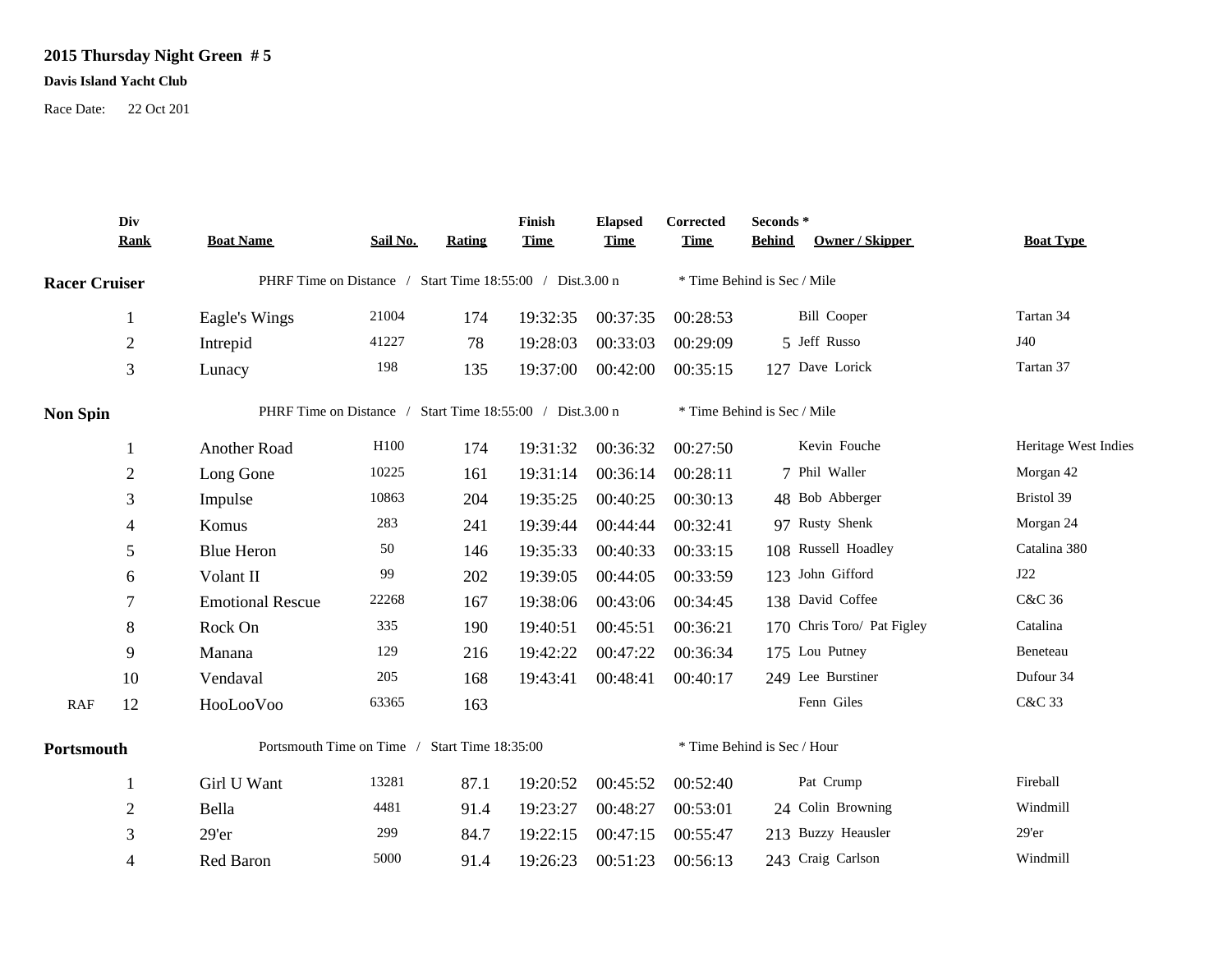| <b>Spin B</b>    |                                                           | PHRF Time on Distance / Start Time 18:45:00 / Dist.3.72 n |       |              |          | * Time Behind is Sec / Mile |                             |                             |                    |  |
|------------------|-----------------------------------------------------------|-----------------------------------------------------------|-------|--------------|----------|-----------------------------|-----------------------------|-----------------------------|--------------------|--|
|                  | $\mathbf{1}$                                              | Abracadabra                                               | 511   | 156          | 19:28:22 | 00:43:22                    | 00:33:42                    | Bob Van Horn/ Doug Roberts  | Wavelength 24      |  |
|                  | $\mathfrak{2}$                                            | Junior                                                    | 41186 | 123          | 19:27:23 | 00:42:23                    | 00:34:45                    | 17 Frank Selph Jr           | J27                |  |
|                  | 3                                                         | Bay Wolf                                                  | 40177 | 132          | 19:28:23 | 00:43:23                    | 00:35:12                    | 24 John Brennan             | S <sub>2</sub> 9.1 |  |
|                  | 4                                                         | Meltemi                                                   | 40787 | 132          | 19:28:32 | 00:43:32                    | 00:35:21                    | 27 Alex Korakis             | S <sub>2</sub> 9.1 |  |
|                  | 5                                                         | Dr Bligh                                                  | 30    | 132          | 19:28:58 | 00:43:58                    | 00:35:47                    | 34 Mike Maher               | S <sub>2</sub> 9.1 |  |
|                  | 6                                                         | Privateer                                                 | 282   | 132          | 19:29:19 | 00:44:19                    | 00:36:08                    | 39 Chris Jones              | S <sub>2</sub> 9.1 |  |
| <b>Melges 24</b> |                                                           | PHRF Time on Distance / Start Time 18:40:00 / Dist.3.72 n |       |              |          |                             | * Time Behind is Sec / Mile |                             |                    |  |
|                  | 1                                                         | Whiplash                                                  | 27    | 75           | 19:19:41 | 00:39:41                    | 00:35:02                    | David Clement               | Melges 24          |  |
|                  | $\mathfrak{2}$                                            | Rogue                                                     | 457   | 75           | 19:20:02 | 00:40:02                    | 00:35:23                    | 6 Bob Kroetsch              | Melges 24          |  |
|                  | 3                                                         | Wicked Witch                                              | 719   | 75           | 19:20:33 | 00:40:33                    | 00:35:54                    | 14 Joe Blouin               | Melges 24          |  |
|                  | $\overline{\mathcal{A}}$                                  | Carmelita                                                 | 119   | 75           | 19:20:52 | 00:40:52                    | 00:36:13                    | 19 J.A. Booker              | Melges 24          |  |
| J24              |                                                           | PHRF Time on Distance / Start Time 18:40:00 / Dist.3.72 n |       |              |          |                             | * Time Behind is Sec / Mile |                             |                    |  |
|                  | 1                                                         | Sabotage                                                  | 1858  | 171          | 19:23:59 | 00:43:59                    | 00:33:23                    | Nate Vilardebo              | J24                |  |
|                  | $\sqrt{2}$                                                | $\mathbf S$ N $\mathbf F$                                 | 4190  | 171          | 19:24:26 | 00:44:26                    | 00:33:50                    | 7 Kat & Brian Malone        | J24                |  |
|                  | 3                                                         | Kraken                                                    | 3203  | 171          | 19:24:42 | 00:44:42                    | 00:34:06                    | 12 Jeffrey Siewert          | J24                |  |
| Spin A           | PHRF Time on Distance / Start Time 18:50:00 / Dist.3.72 n |                                                           |       |              |          | * Time Behind is Sec / Mile |                             |                             |                    |  |
|                  | 1                                                         | Rocket                                                    | 48    | 72           | 19:31:47 | 00:41:47                    | 00:37:19                    | Tarry Grimsdale             | J35                |  |
|                  | $\mathfrak{2}$                                            | Hot Water                                                 | 42696 | 72           | 19:33:34 | 00:43:34                    | 00:39:06                    | 29 Jose Suarez Hoyos        | <b>J35</b>         |  |
|                  | 3                                                         | Tampa Girl                                                | 83242 | 54           | 19:33:57 | 00:43:57                    | 00:40:36                    | 53 Bill Terry               | J120               |  |
| Cats             |                                                           | PHRF Time on Distance / Start Time 18:50:00 / Dist.3.72 n |       |              |          |                             |                             | * Time Behind is Sec / Mile |                    |  |
|                  | $\mathbf{1}$                                              | A-Cat                                                     | 73    | $\mathbf{1}$ | 19:09:58 | 00:19:58                    | 00:19:54                    | OH Rodgers                  | A-Cat              |  |
| <b>HPR</b>       |                                                           | Time on Time / Start Time 18:40:00                        |       |              |          |                             | * Time Behind is Sec / Hour |                             |                    |  |
|                  | 1                                                         | <b>Hot Mess</b>                                           | 397   | 111          | 19:22:01 | 00:42:01                    | 00:41:19                    | Rob Britts                  | J70                |  |
|                  | $\overline{2}$                                            | <b>Bob Sled</b>                                           | 135   | 99           | 19:22:40 | 00:42:40                    | 00:42:44                    | 123 Bob Bilthouse           | VX1                |  |